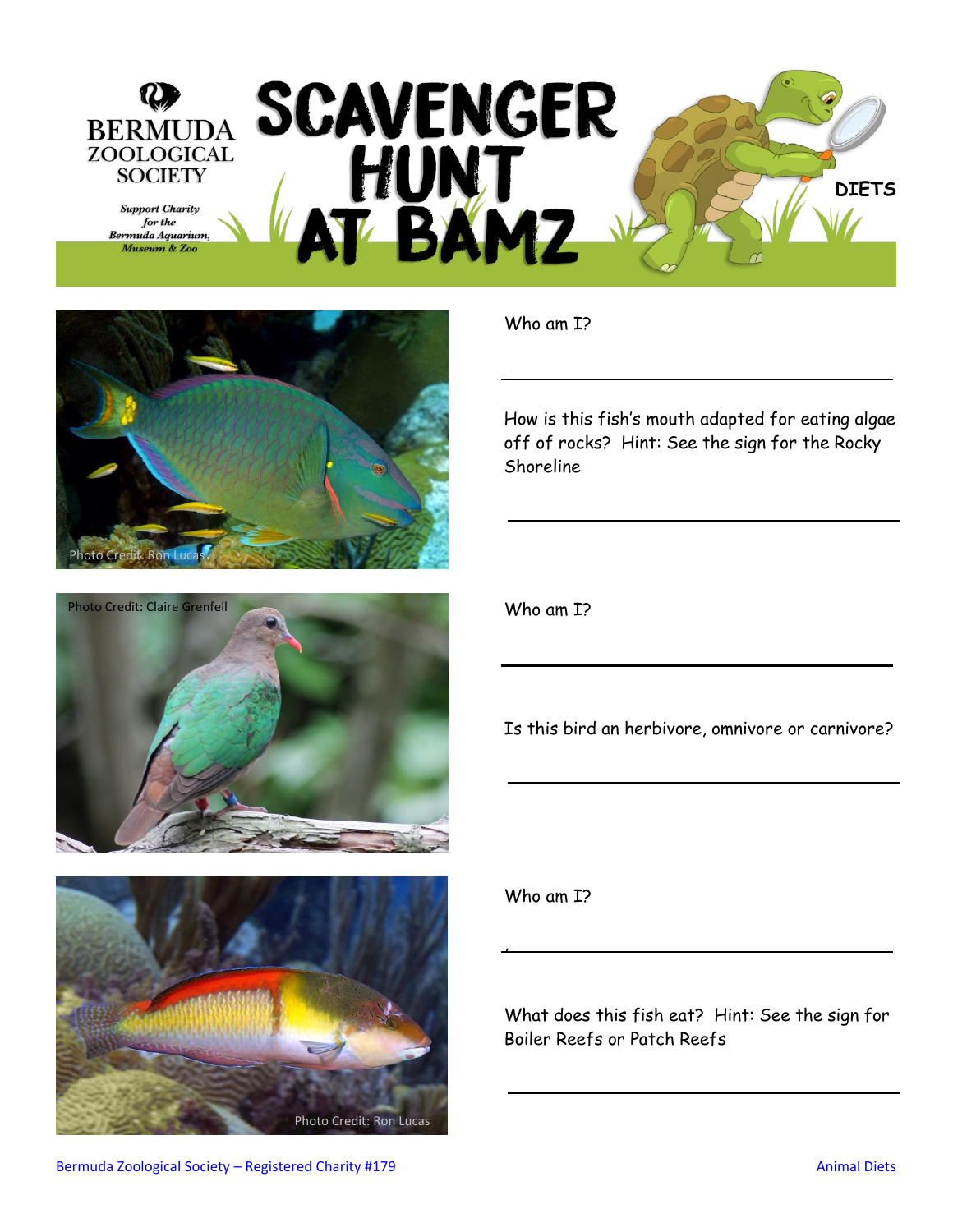







Fun fact: This bird is a nocturnal hunter, which means he catches prey at night. He watches from trees for prey, then swoops down to the ground to catch his food.

Who am I?

What food does this animal eat? Hint: See the sign in the Madagascar exhibit.

Who am I?

Is this fish an herbivore, omnivore or carnivore? Hint: See the sign for the Shaped for Success tank.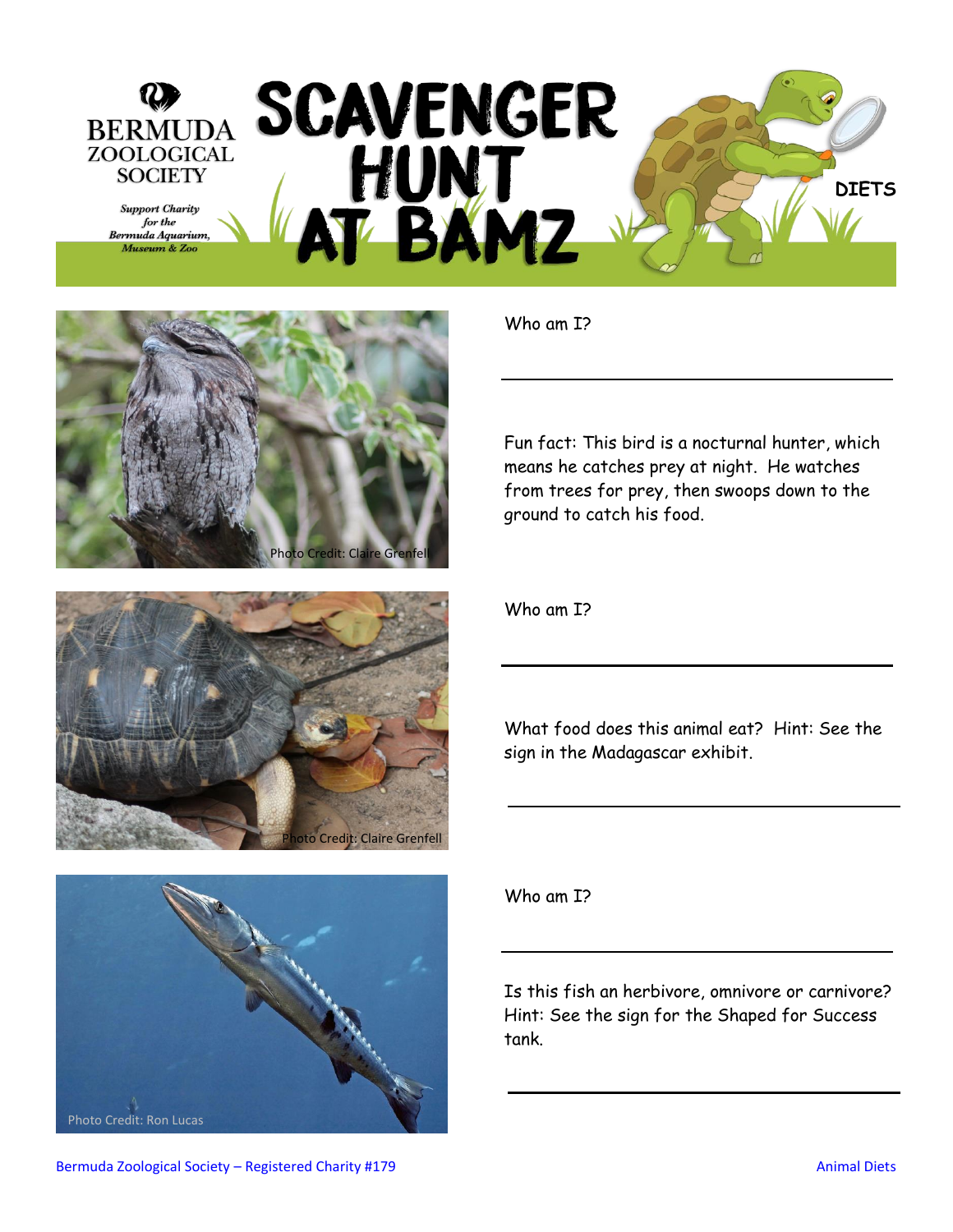







What is this animal's favorite food? Hint: See the sign in the Madagascar exhibit.

Who am I?

Fun fact: This bird is an herbivore. It eats fruits, seeds, nuts and leaf buds.

Who am I?

What does this animal eat? Hint: See the sign for Seagrass Beds.